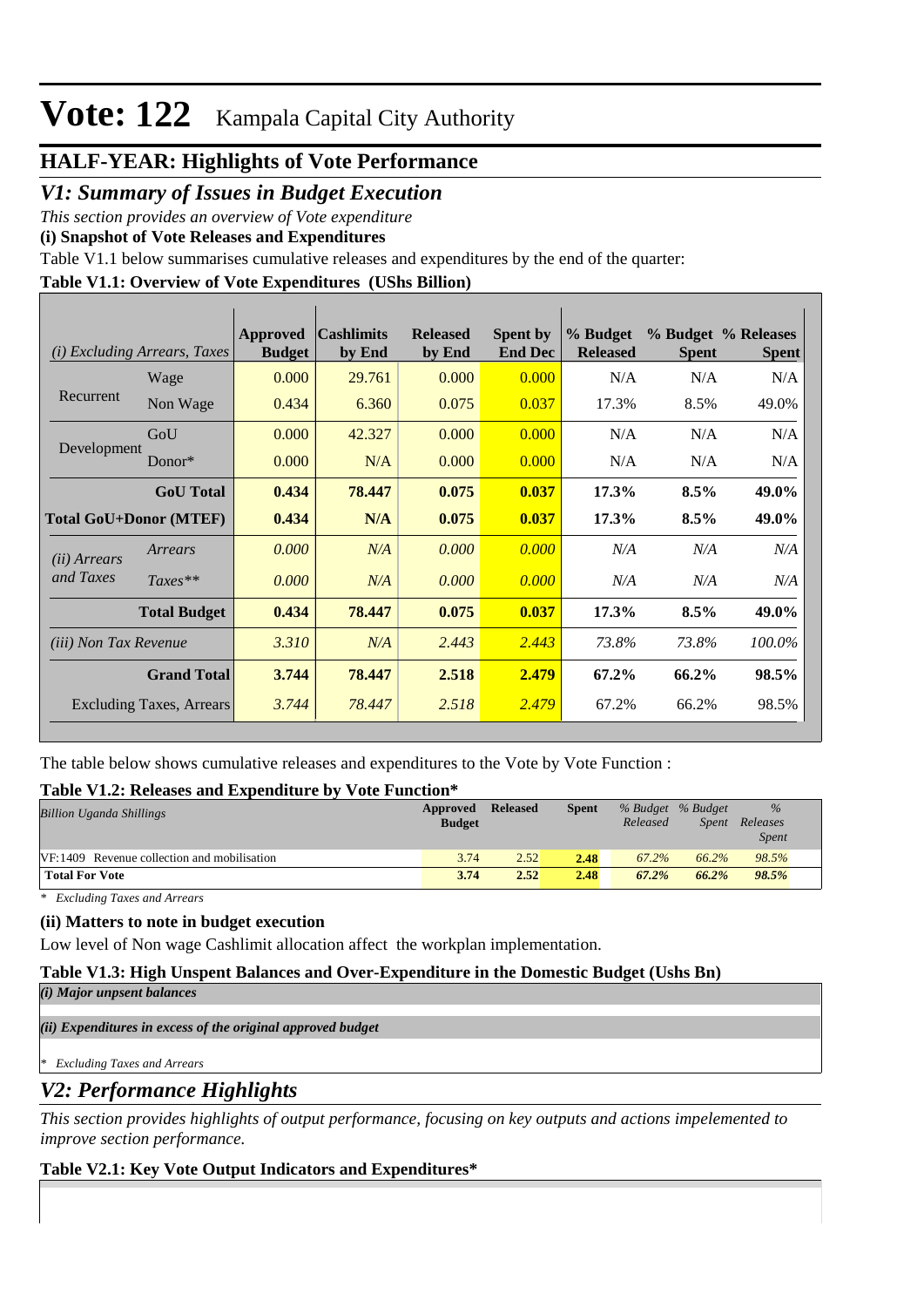## Vote: 122 Kampala Capital City Authority

## **HALF-YEAR: Highlights of Vote Performance**

| <i>Vote, Vote Function</i><br><b>Key Output</b>         | <b>Approved Budget and</b><br><b>Planned outputs</b> | <b>Cumulative Expenditure</b><br>and Performance   | <b>Status and Reasons for any</b><br><b>Variation from Plans</b>                                                                                                                                                                                                                                                                                                                              |
|---------------------------------------------------------|------------------------------------------------------|----------------------------------------------------|-----------------------------------------------------------------------------------------------------------------------------------------------------------------------------------------------------------------------------------------------------------------------------------------------------------------------------------------------------------------------------------------------|
| Vote Function: 1409 Revenue collection and mobilisation |                                                      |                                                    |                                                                                                                                                                                                                                                                                                                                                                                               |
| Output: 140902                                          | <b>Local Revenue Collections</b>                     |                                                    |                                                                                                                                                                                                                                                                                                                                                                                               |
| Description of Performance: 94.47Bn mobilised and       | collected as NTR                                     | UGX 37,717,843,113 was<br>collected against as NTR | The revenue anticipated from<br>introduction of operational fees<br>on boda boda and commercial<br>vehicles was not realized and<br>this affected the performance of<br>road user fees. The proposed<br>increase in rates for market fees,<br>outdoor advertising and<br>building permits were not<br>implemented during the quarter<br>hence affecting the performance<br>of the said source |
| Performance Indicators:                                 |                                                      |                                                    |                                                                                                                                                                                                                                                                                                                                                                                               |
| Proportion of targeted<br>revenue collected             | 94.47                                                | 0.838                                              |                                                                                                                                                                                                                                                                                                                                                                                               |
| <b>Output Cost:</b>                                     | UShs Bn:                                             | 3.744<br>UShs Bn:                                  | % Budget Spent:<br>66.2%<br>2.479                                                                                                                                                                                                                                                                                                                                                             |
| <b>Vote Function Cost</b>                               | <b>UShs Bn:</b>                                      | 3.744 UShs Bn:                                     | 66.2%<br>2.479 % Budget Spent:                                                                                                                                                                                                                                                                                                                                                                |
| <b>Cost of Vote Services:</b>                           | UShs Bn:                                             | 3.744 UShs Bn:                                     | 66.2%<br>2.479 % Budget Spent:                                                                                                                                                                                                                                                                                                                                                                |

*\* Excluding Taxes and Arrears*

Development of Other Non-Tax Revenues (ONTR) module was completed in the second quarter of FY 2014/15 and is being used for payment . These include; yellow fever vaccination fees, building plan fees etc..

#### **Table V2.2: Implementing Actions to Improve Vote Performance**

| <b>Planned Actions:</b>                                  | <b>Actual Actions:</b>                                              | <b>Reasons for Variation</b> |
|----------------------------------------------------------|---------------------------------------------------------------------|------------------------------|
| Vote: 122 Kampala Capital City Authority                 |                                                                     |                              |
| Vote Function: 14 09 Revenue collection and mobilisation |                                                                     |                              |
|                                                          | 10 major revenue sources were reviewed No valiation<br>and updated. |                              |

## *V3: Details of Releases and Expenditure*

*This section provides a comprehensive summary of the outputs delivered by the Vote and further details of Vote expenditures by Vote Function and Expenditure Item.*

#### **Table V3.1: GoU Releases and Expenditure by Output\***

| <b>Billion Uganda Shillings</b>                    | Approved      | <b>Released</b> | <b>Spent</b> | $%$ GoU       | $%$ GoU       | $%$ GoU      |
|----------------------------------------------------|---------------|-----------------|--------------|---------------|---------------|--------------|
|                                                    | <b>Budget</b> |                 |              | <b>Budget</b> | <b>Budget</b> | Releases     |
|                                                    |               |                 |              | Released      | <b>Spent</b>  | <i>Spent</i> |
| <b>VF:1409</b> Revenue collection and mobilisation | 0.43          | 0.08            | 0.04         | 17.3%         | 8.5%          | 49.0%        |
| Class: Outputs Provided                            | 0.43          | 0.08            | 0.04         | 17.3%         | 8.5%          | 49.0%        |
| 140902 Revenue generating contracts reviewed       | 0.43          | 0.08            | 0.04         | 17.3%         | 8.5%          | 49.0%        |
| <b>Total For Vote</b>                              | 0.43          | 0.08            | 0.04         | 17.3%         | 8.5%          | 49.0%        |

*\* Excluding Taxes and Arrears*

#### **Table V3.2: 2014/15 GoU Expenditure by Item**

| <b>Billion Uganda Shillings</b>                          | <b>Releases</b><br>Approved<br><b>Budget</b> |      | <b>Expend-</b><br>iture | % Budged<br><b>Released</b> | % Budget<br><b>Spent</b> | %Releases<br><b>Spent</b> |
|----------------------------------------------------------|----------------------------------------------|------|-------------------------|-----------------------------|--------------------------|---------------------------|
| <b>Output Class: Outputs Provided</b>                    | 0.43                                         | 0.08 | 0.04                    | 17.3%                       | 8.5%                     | $49.0\%$                  |
| 221002 Workshops and Seminars                            | 0.10                                         | 0.02 | 0.00                    | 15.0%                       | 0.4%                     | 2.9%                      |
| 221008 Computer supplies and Information Technology (IT) | 0.10                                         | 0.00 | 0.00                    | 0.0%                        | $0.0\%$                  | N/A                       |
| 221011 Printing, Stationery, Photocopying and Binding    | 0.14                                         | 0.03 | 0.03                    | 20.9%                       | 18.7%                    | 89.7%                     |
| 221012 Small Office Equipment                            | 0.09                                         | 0.03 | 0.01                    | 33.3%                       | 10.5%                    | 31.5%                     |
|                                                          |                                              |      |                         |                             |                          |                           |